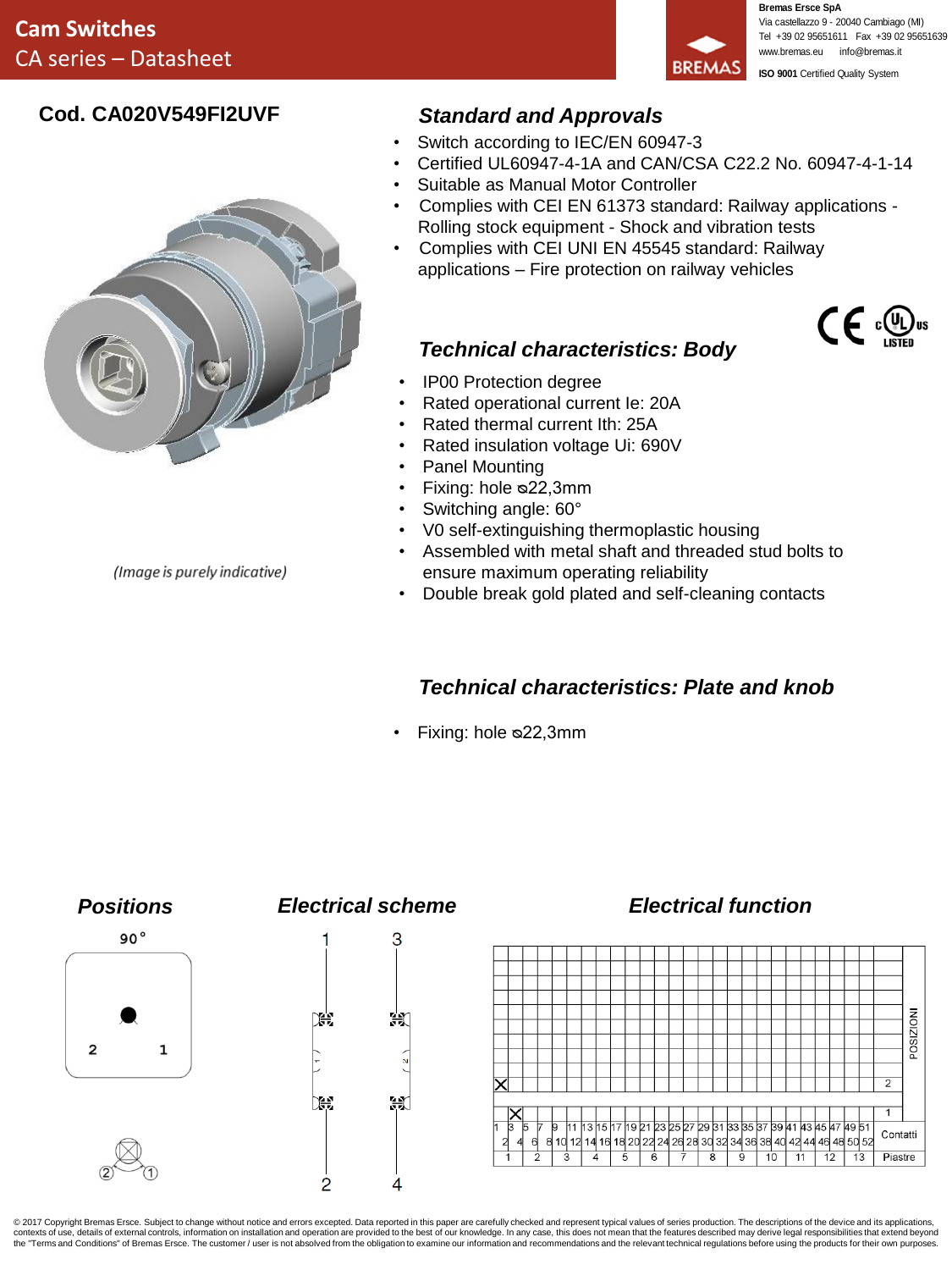**Cam Switches** CA series – Datasheet

### **Cod. CA020V549FI2UVF**

### *Dimensions*







**Bremas Ersce SpA** Via castellazzo 9 - 20040 Cambiago (MI) Tel +39 02 95651611 Fax +39 02 95651639 www.bremas.eu info@bremas.it

**ISO 9001** Certified Quality System



© 2017 Copyright Bremas Ersce. Subject to change without notice and errors excepted. Data reported in this paper are carefully checked and represent typical values of series production. The descriptions of the device and i